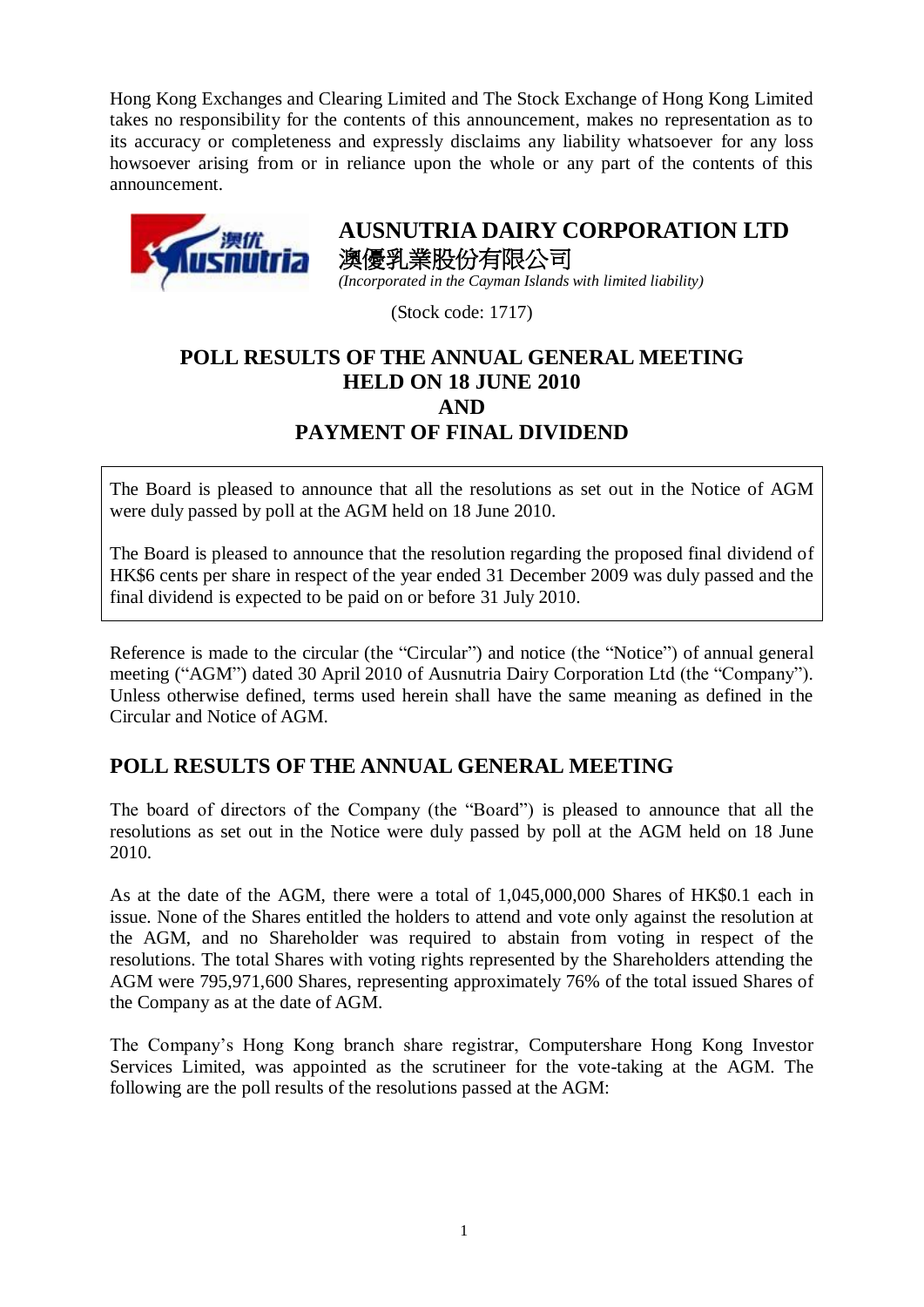|                      |                                                                                                         | For                  | Against              |
|----------------------|---------------------------------------------------------------------------------------------------------|----------------------|----------------------|
| Ordinary resolutions |                                                                                                         | Number of Shares     | Number of Shares     |
|                      |                                                                                                         | (% of voting Shares) | (% of voting Shares) |
| 1.                   | To receive and consider the audited consolidated                                                        | 795,703,600          | 1,000                |
|                      | financial statements and the Reports of the Directors                                                   | $(99.999874\%)$      | $(0.000126\%)$       |
|                      | and the Auditors for the year ended 31 December 2009                                                    |                      |                      |
| 2.                   | To re-elect directors:<br>a)                                                                            |                      |                      |
|                      |                                                                                                         |                      |                      |
|                      | To re-elect Mr. Wu Yueshi as Executive<br>(i)                                                           | 747,223,900          | 48,747,700           |
|                      | Director                                                                                                | $(93.875699\%)$      | $(6.124301\%)$       |
|                      | To re-elect Mr. Yan Weibin as Executive                                                                 |                      |                      |
|                      | (ii)<br>Director                                                                                        | 747,366,600          | 48,605,000           |
|                      |                                                                                                         | $(93.893626\%)$      | $(6.106374\%)$       |
|                      | To re-elect Mr. Chen Yuanrong as Executive<br>(iii)                                                     | 747,366,600          | 48,605,000           |
|                      | Director                                                                                                | $(93.893626\%)$      | $(6.106374\%)$       |
|                      |                                                                                                         |                      |                      |
|                      | (b) To authorise the Board to fix their remuneration                                                    | 795,970,600          | 1,000                |
|                      |                                                                                                         | $(99.999874\%)$      | $(0.000126\%)$       |
|                      | To declare a final dividend                                                                             |                      |                      |
| 3.                   |                                                                                                         | 795,960,600          | 1,000                |
|                      |                                                                                                         | $(99.999874\%)$      | $(0.000126\%)$       |
| $\overline{4}$ .     | To re-appoint Ernst & Young as auditors and to                                                          | 795,970,600          | 1,000                |
|                      | authorise the Board to fix their remuneration                                                           | $(99.999874\%)$      | $(0.000126\%)$       |
|                      |                                                                                                         |                      |                      |
| 5.                   | To approve the renewal of the Issue Mandate                                                             | 777,612,700          | 18,358,900           |
|                      |                                                                                                         | $(97.693523\%)$      | $(2.306477\%)$       |
|                      |                                                                                                         |                      |                      |
| 6.                   | To approve the renewal of the Repurchase Mandate                                                        | 795,970,600          | 1,000                |
|                      |                                                                                                         | $(99.999874\%)$      | $(0.000126\%)$       |
|                      |                                                                                                         |                      |                      |
| 7.                   | To approve the addition of repurchased securities to the<br>Issue Mandate stated under Resolution No. 5 | 778,129,700          | 17,841,900           |
|                      |                                                                                                         | $(97.758475\%)$      | $(2.241525\%)$       |
|                      |                                                                                                         |                      |                      |

#### **PAYMENT OF FINAL DIVIDEND**

The Board is pleased to announce that the resolution regarding the proposed final dividend of HK\$6 cents per share in respect of the year ended 31 December 2009 was duly passed.

The Company has appointed Bank of China (Hong Kong) Trustees Limited as the receiving agent (the "Receiving Agent") and will pay to the Receiving Agent the final dividend declared. The Receiving Agent will hold the dividend by way of trust on behalf of the Shareholders until payment. Such final dividend is expected to be paid by the Receiving Agent on or before 31 July 2010 and will be mailed by the Hong Kong branch share registrar, Computershare Hong Kong Investor Services Limited to the Shareholders who are entitled to receive the same by ordinary post at their own risk.